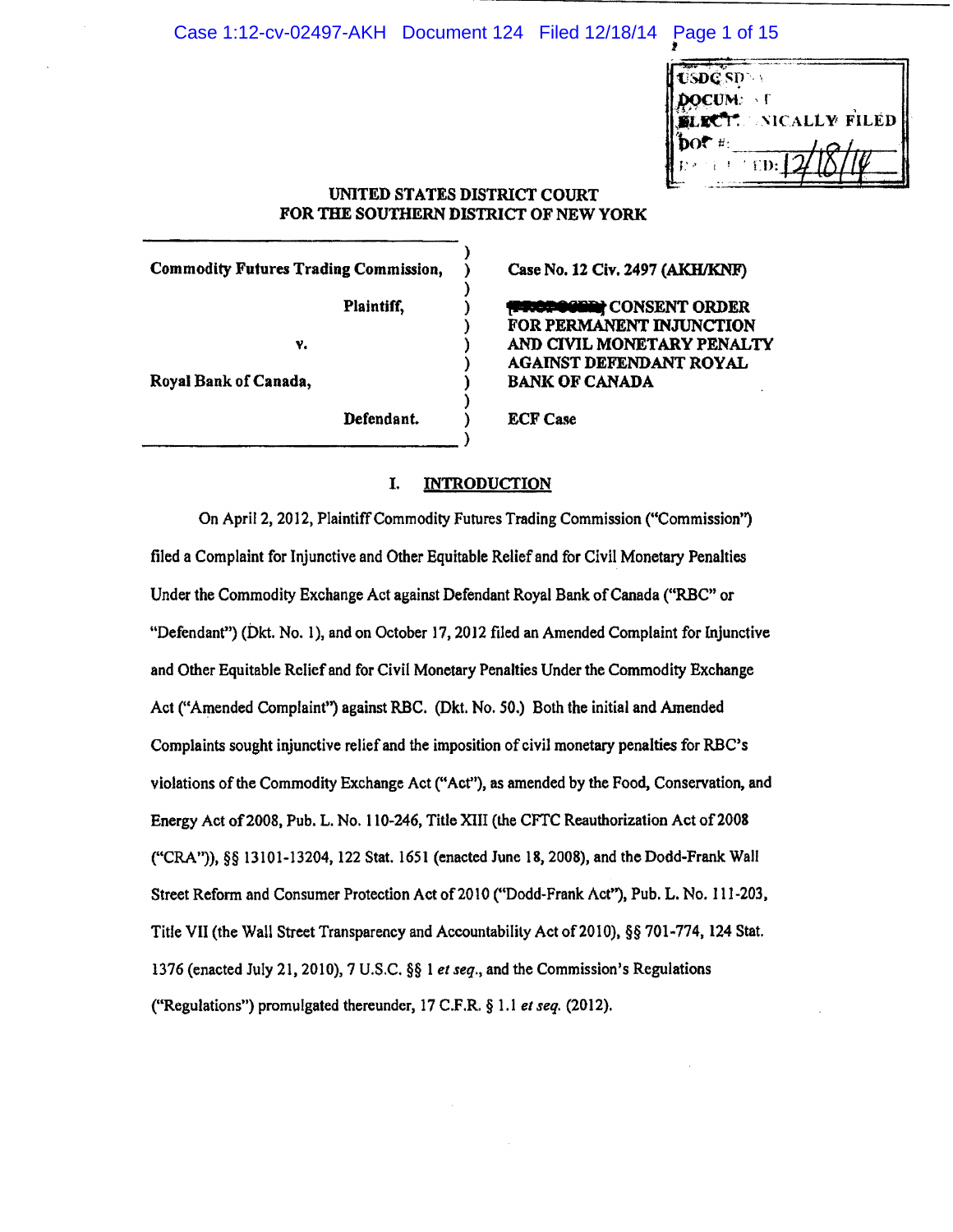## II. CONSENTS AND AGREEMENTS

To effect settlement of all charges alleged in the Amended Complaint against Defendant without a trial on the merits or any further judicial proceedings, Defendant:

1. Consents to the entry of this Consent Order for Permanent Injunction and Civil Monetary Penalty Against Defendant ("Consent Order");

2. Affirms that Defendant has read and agreed to this Consent Order voluntarily, and that no promise, other than as specifically contained herein, or threat, has been made by the Commission or any member, officer, agent, or representative thereof, or by any other person, to induce consent to this Consent Order;

3. Acknowledges service of the Summons and Amended Complaint in this matter;

4. Admits the jurisdiction of this Court over it and the subject matter ofthis action pursuant to Section 6c of the Act, as amended, 7 U.S.C. § 13a-1;

*5.* Admits the jurisdiction of the Commission over the conduct and transactions at issue in this action pursuant to the Act, 7 U.S.C. §§ 1 *et seq.;* 

6. Admits that venue properly lies with this Court pursuant to Section 6c(e) of the Act, as amended, 7 U.S.C. § 13a-l(e);

7. Waives:

a) any and all claims that it may possess under the Equal Access to Justice Act, *5* U.S.C. § 504 (2012) and 28 U.S.C. § 2412 (2012), and/or the rules promulgated by the Commission in conformity therewith, Part 148 of the Regulations, 17 C.F.R. §§ 148.1 *et seq.* (2013), relating to, or arising from, this action;

b) any and all claims that it may possess under the Small Business Regulatory Enforcement Fairness Act of 1996, Pub. L. No. 104·121, §§ 201-253, 110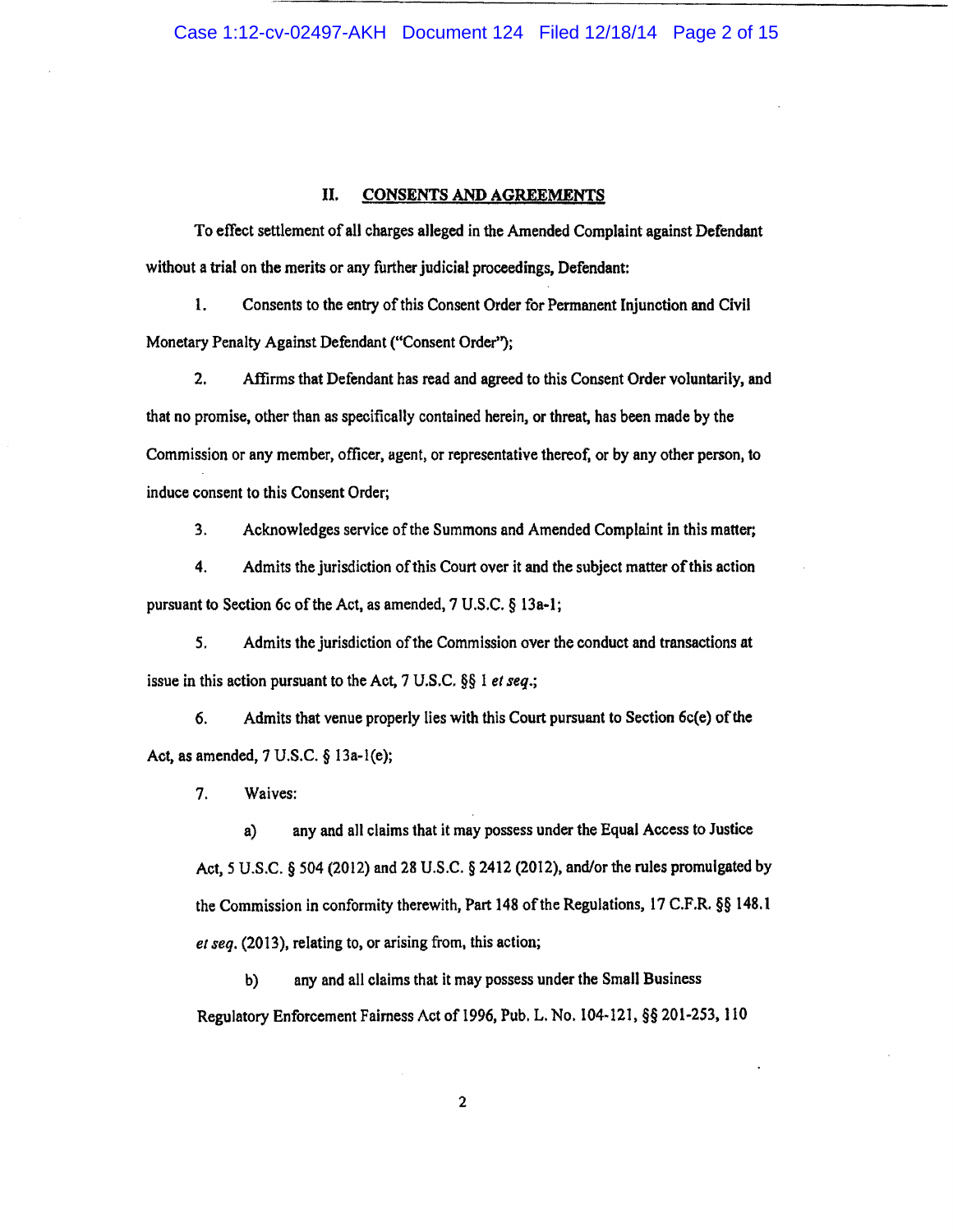Stat. 847, 857-868 (1996), as amended by Pub. L. No. 110-28, § 8302, 121 Stat. 112, 204-205 (2007), relating to, or arising from, this action;

c) any claim of Double Jeopardy based upon the institution ofthis action or the entry in this action of any order imposing a civil monetary penalty or any other relief, including this Consent Order; and

d) any and all rights of appeal from this action;

8. Consents to the continued jurisdiction of this Court over it for the purpose of implementing and enforcing the terms and conditions of this Consent Order and for any other purpose relevant to this action, even if it now or in the future resides outside the jurisdiction of this Court;

9. Agrees that it will not oppose enforcement of this Consent Order by alleging that it fails to comply with Rule 65(d) of the Federal Rules of Civil Procedure and waive any objection based thereon;

10. Agrees that neither it nor any of its agents or employees under their authority or control shall take any action or make any public statement denying, directly or indirectly, any allegation in the Amended Complaint or the Findings of Fact or Conclusions of Law in this Consent Order, or creating or tending to create the impression that the Amended Complaint and/or this Consent Order is without a factual basis; provided, however, that nothing in this provision shall affect Defendant's: (a) testimonial obligations, or'(b) right to take legal positions in other proceedings to which the Commission is not a party. Defendant shall undertake all steps necessary to ensure that all of its agents and/or employees under its authority or control understand and comply with this agreement;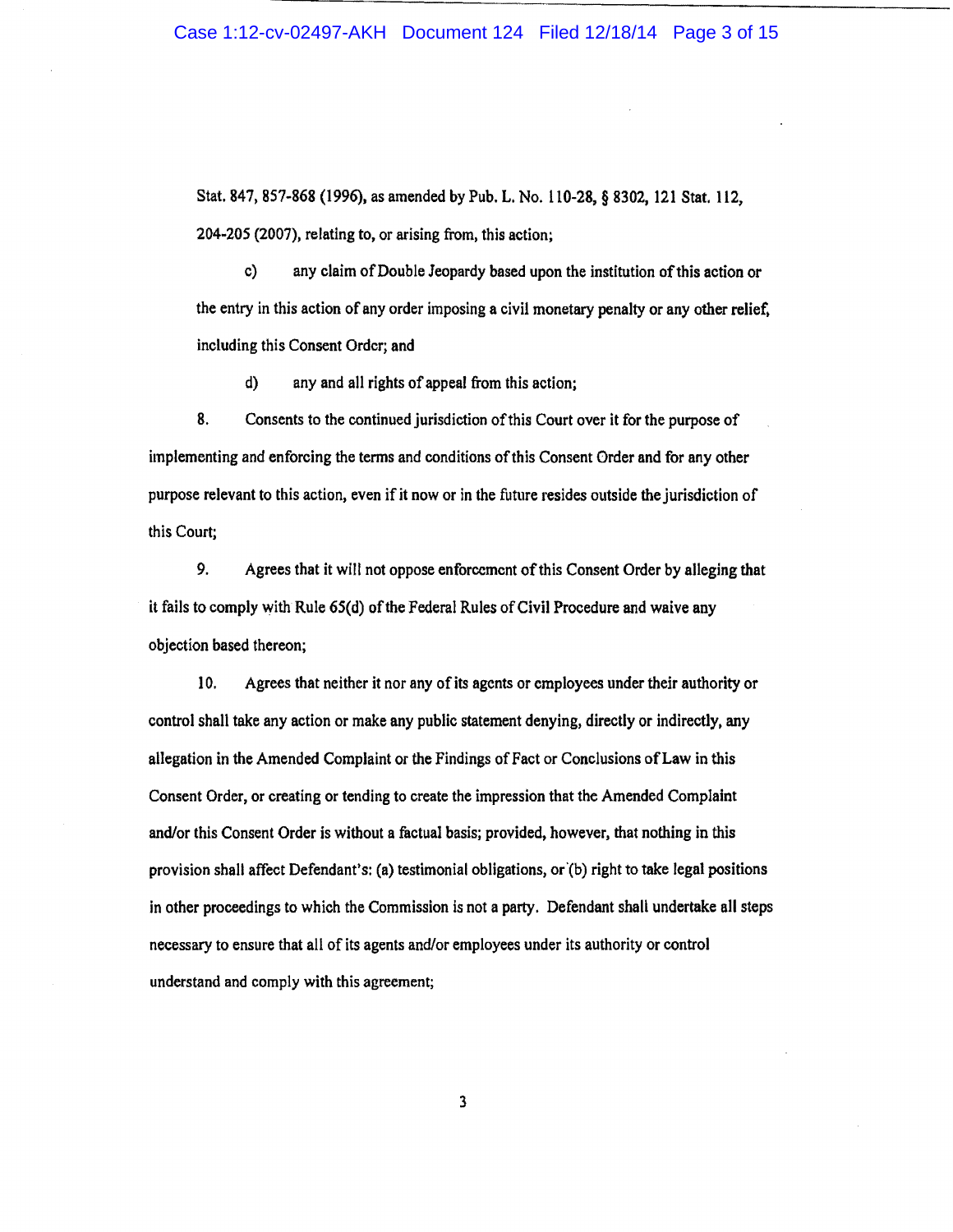11. By consenting to the entry of this Consent Order, Defendant neither admits nor denies the allegations of the Amended Complaint, as supplanted by the Findings ofFact and Conclusions of Law in this Consent Order, except as to jurisdiction and venue, which Defendant admits. Defendant consents to the entry of this Consent Order and to the use of these findings in this proceeding and in any other proceeding brought by the Commission or to which the Commission is a party; provided, however, that the Defendant does not consent to the use of the findings or conclusions in this Consent Order as the sole basis for any other proceeding brought by the Commission, other than in a proceeding in bankruptcy or to enforce the terms of this Consent Order. Nor does Defendant consent to the use of this Consent Order, or the findings or conclusions in this Consent Order by any other party in any other proceeding;

12. Agrees to provide immediate notice to this Court and the Commission by certified mail, in the manner required by paragraph 37 of Part VI of this Consent Order, of any bankruptcy proceeding filed by, on behalf of, or against it, whether inside or outside the United States; and

13. Agrees that no provision of this Consent Order shall in any way limit or impair the ability of any other person or entity to seek any legal or equitable remedy against Defendant in any other proceeding.

## III. FINDINGS AND CONCLUSIONS

The Court, being fully advised in the premises, finds that there is good cause for the entry of this Consent Order and that there is no just reason for delay. The Court therefore directs the entry of the following Findings of Fact, Conclusions of Law, and permanent injunction, and the imposition of civil monetary penalties, pursuant to Section 6c of the Act, as amended, 7 U .S.C. § 13a-l, as set forth herein.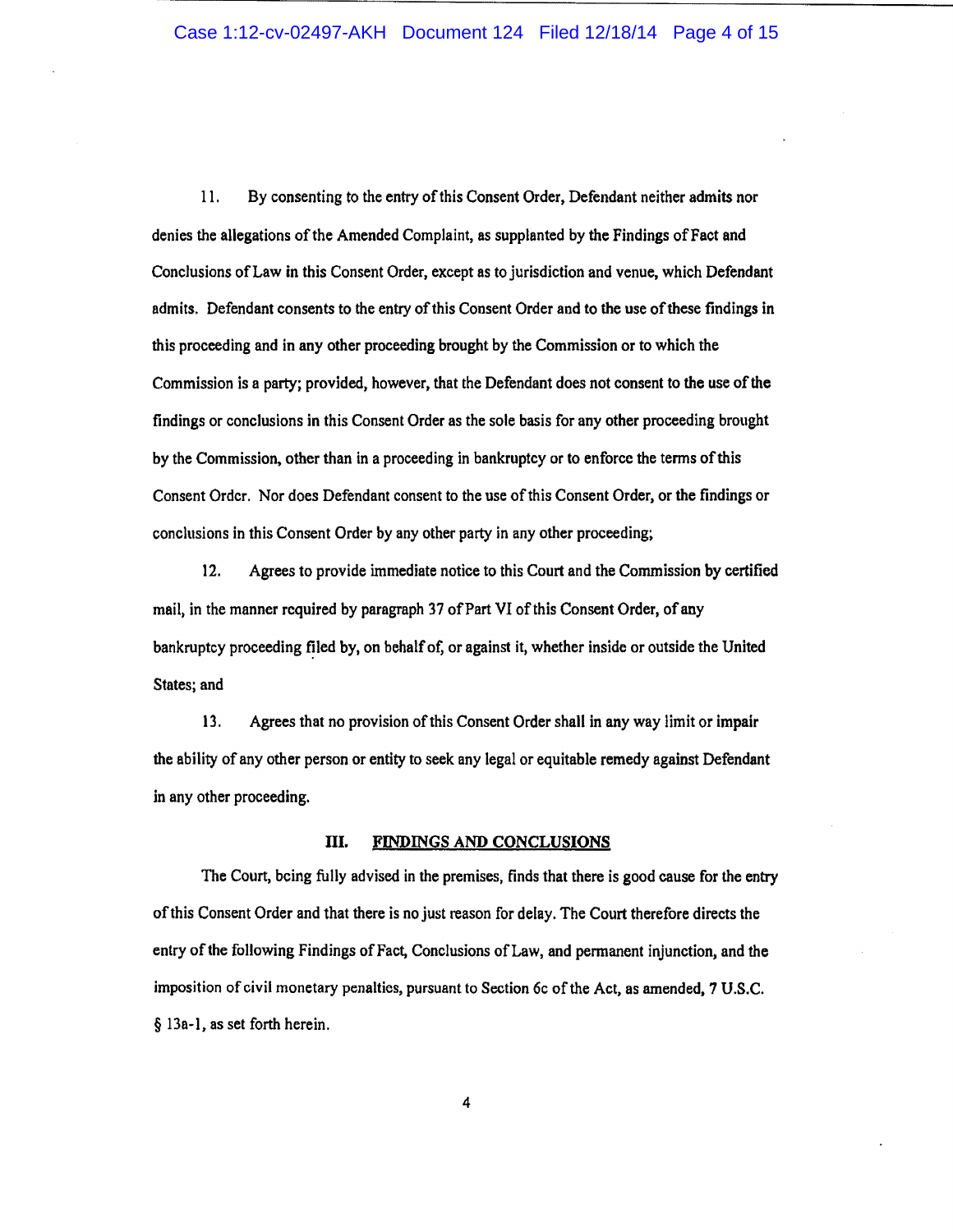#### THE PARTIES AGREE AND THE COURT HEREBY FINDS:

#### A. Findings of Fact

1. The Parties to This Consent Order

14. Plaintiff U.S. Commodity Futures Trading Commission is an independent federal regulatory agency that is charged by Congress with administering and enforcing the Act, 7 U.S.C. §§ 1 *et seq.* (2012), and the Regulations promulgated thereunder, 17 C.F.R. §§ 1.1 *et seq.* (2013).

15. Defendant RBC was during the relevant period, and is currently, a Canadian bank and financial services firm headquartered in Toronto, Canada with offices in the United States and other countries around the world. Among other business, RBC engaged in proprietary trading of on- and off-exchange derivative products through its offices and branches located in New York, Toronto, Bahamas and Cayman Islands as well as subsidiaries located in Luxembourg and the United Kingdom, among other locations.

#### 2, Defendant's Stock Futures Trading

16. Between June 1, 2007 and May 31,2010 (the "Relevant Period'), RBC and two of its subsidiaries traded two types of futures contracts that were based on shares of stock issued by U.S. and Canadian companies. The two types of futures contracts were narrow based stock index futures ("NBI''), which are futures contracts based on baskets of underlying stock, and single stock futures ("SSF"), which are futures contracts based on a single underlying stock. RBC's and its subsidiaries' NBI and SSF transactions were conducted as "block trades," which are privately negotiated transactions under exchange rules comprised of multiple futures contracts, which are reported and centrally cleared on an electronic futures exchange in Chicago, lllinois called OneChicago, LLC ("OneChicago").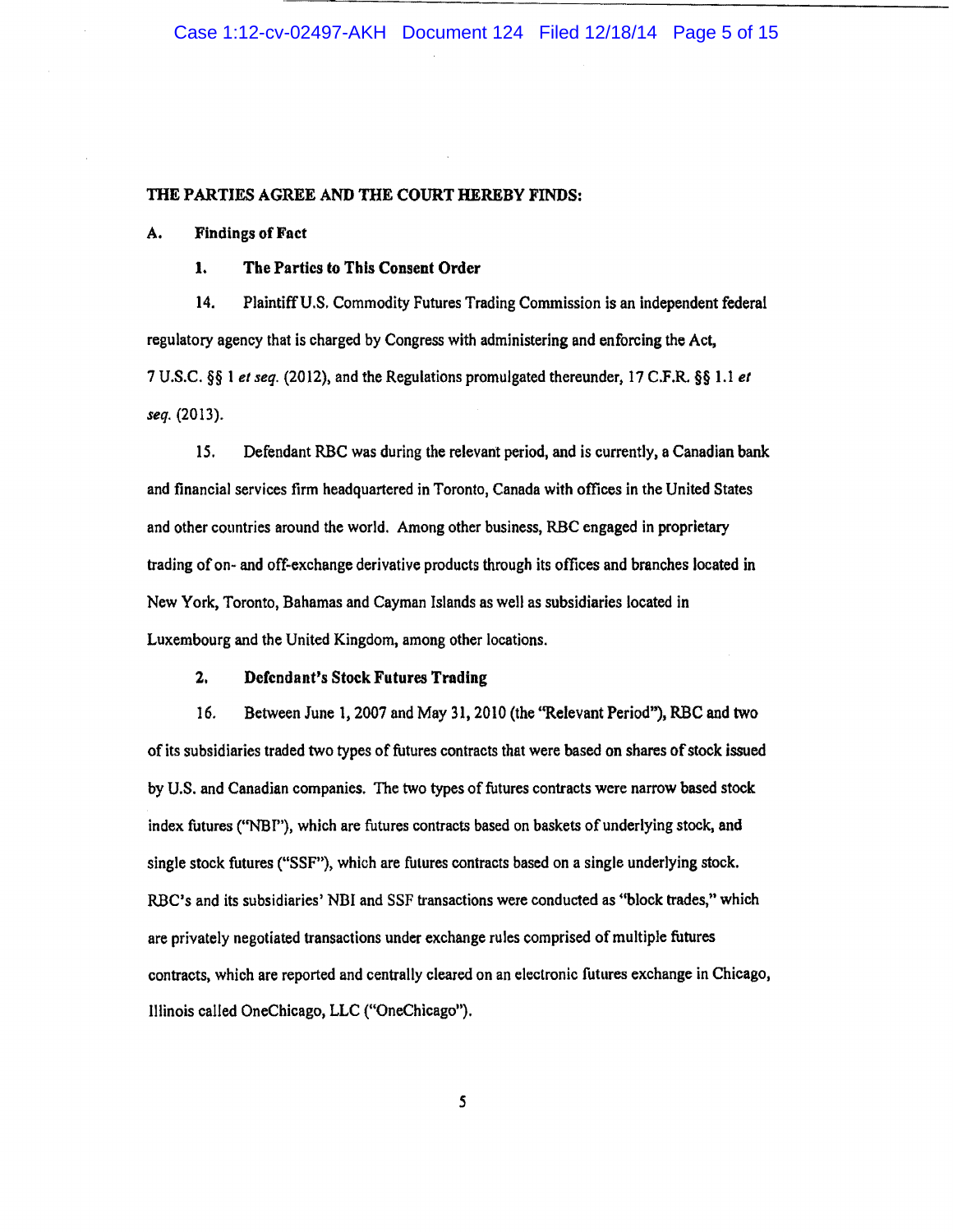## Case 1:12-cv-02497-AKH Document 124 Filed 12/18/14 Page 6 of 15

17. During the Relevant Period, RBC executed 1,026 NBI and SSF transactions through its branches and internal trading accounts, trading opposite two of RBC's subsidiaries. The two branches were RBC Bahamas Branch and RBC Cayman Branch, which were branches ofRBC located in the Bahamas and Cayman Islands. The set of internal RBC accounts was known as Canadian Transit and its traders were located in Toronto. The two RBC subsidiaries involved in the trades were RBC Capital Markets Arbitrage, S.A. ("CMA"}, a Luxembourgbased subsidiary with offices in New York, and RBC Europe Limited ("RBC EL"}, a United Kingdom-based bank subsidiary with offices in London. The RBC branches, RBC Bahamas and RBC Caymans, the RBC subsidiaries, CMA and RBC EL, and Canadian Transit are collectively referred to herein as the "RBC Corporate Group".

18. The NBI and SSF trades were executed through block trades. The transactions were entered into by RBC and its subsidiaries at initiation with an express or implied understanding that they later would be offset or delivered opposite each other, and were equal and offsetting in all material respects: they involved the same quantity of contracts, the same contract price and the same contract expiration month, and they were executed at the same time. As a result, the trades were designed to and did achieve wash results for the RBC corporate group.

19. During the Relevant Period, the rules of the OneChicago exchange required parties engaging in block trades to report the trades to the exchange "without delay." Although RBC counterparties entered into the trades with an express or implied understanding that they later would be offset or delivered opposite each other, RBC reported only the initial trades to OneChicago. RBC did not report the express or implied understanding to enter the later trades, which were executed to offset or deliver the initial trades, to OneChicago "without delay." It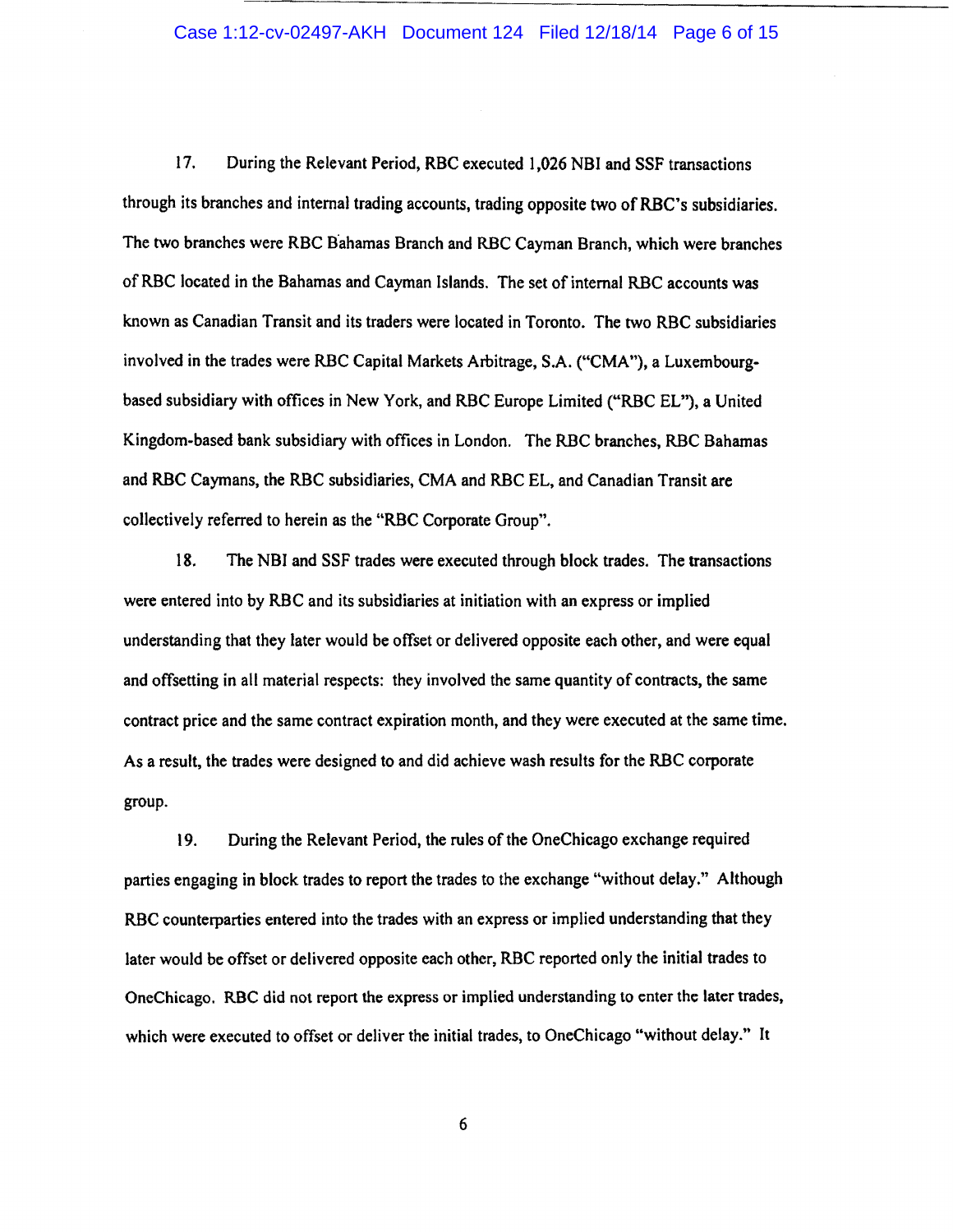therefore failed to comply with OneChicago's block trade rules and therefore, the trades were non-competitively executed.

20. RBC's SSP and NBI trades were part of a larger trading strategy designed, in part, to profit from stock loan businesses, to fund RBC EL, to optimize capital for CMA, and to achieve certain tax benefits. Senior RBC personnel designed the NBI and SSP trades so that RBC entities would be both buyer and seller in the block transactions. In this way, RBC was able to coordinate, and did coordinate, the material elements of each transaction, including trade time, trade quantity, price and the composition of the blocks of contracts traded.

21. The profits and losses from trading NBI and SSF contracts that accrued to the RBC entities that participated in the trades were ultimately consolidated in RBC's overall profits and losses, and therefore the futures trades themselves resulted in no profits or losses to the RBC Corporate Group. Because the profits and losses on the futures contracts offset, the futures trades entailed no risk of changes in the price of the futures contracts, and were economic and futures market nullities that created a wash result for the RBC Corporate Group.

22. Through the NBI and SSF transactions, the RBC Corporate Group intended to negate risk of changes in the price of the futures contracts, and the transactions did in fact negate such risk.

B. Conclusions of Law

1. Jurisdiction and Venue

23. This Court has jurisdiction over this action pursuant to Section 6c ofthe Act, as amended, 7 U.S.C. § 13a-1, which provides that whenever it shall appear to the Commission that any person has engaged, is engaging. or is about to engage in any act or practice constituting a violation of any provision of the Act or any rule, regulation, or order promulgated thereunder, the Commission may bring an action in the proper district court of the United States against such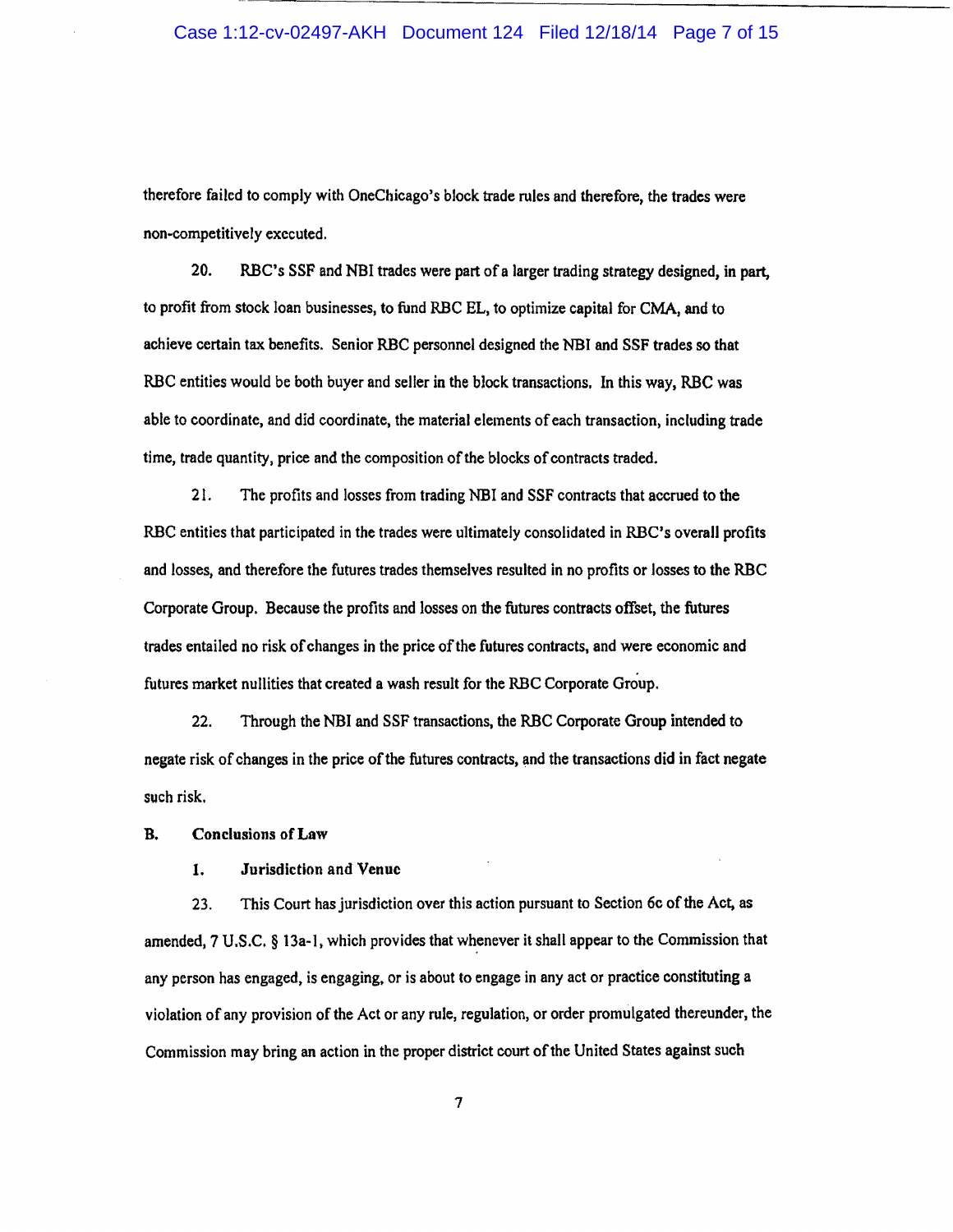person to enjoin such act or practice, or to enforce compliance with the Act or any rule, regulation, or order thereunder.

24. Venue properly lies with this Court pursuant to Section 6c(e) of the Act, as amended, 7 U.S.C. § 1 3a-l(e), because Defendant transacted business in this District, and the acts and practices in violation of the Act occurred within this District.

# 2. Defendant Engaged in Wash Sales and Fictitious Sales in Violation of Section 4c(a) of the Act, and Noncompetitive Trades in Violation of Commission Regulation 1.38(a).

# 25. RBC violated Section 4c(a) of the Act, 7 U.S.C. § 6c(a), and Commission

Regulation 1.38(a), 17 C.F.R.  $\S$  1.38(a), by knowingly entering into purchases and sales of NBI and SSF contracts opposite its subsidiaries with the express or implied understanding that the positions later would be offset or delivered opposite each other and which were offset or delivered by sales and purchases of NBI and SSF contracts by RBC's subsidiaries. Specifically, during the Relevant Period RBC employees knowingly structured and executed 1,026 NBI and SSF trades that were equal and offsetting in all respects: in each such block transaction (1) the futures contracts which RBC sold and which its subsidiaries bought were the same, (2) the purchase and sale prices for the futures contracts were the same, (3) the delivery month of the futures contracts was the same, (4) the purchases and sales were executed at the same time, (5) the size of the offsetting purchases and sales were the same, and (6) the RBC Corporate Group was not exposed to risk in the futures market. The trades therefore achieved wash results for the RBC corporate group.

26. The RBC employees who oversaw the NBJ and SSF trading knew that the offsetting transactions would negate, and did negate, the market risk inherent in futures market transactions. Senior RBC personnel designed the NBI and SSF trades so that RBC entities would be both buyer and seller in the transactions, and RBC was therefore able to coordinate,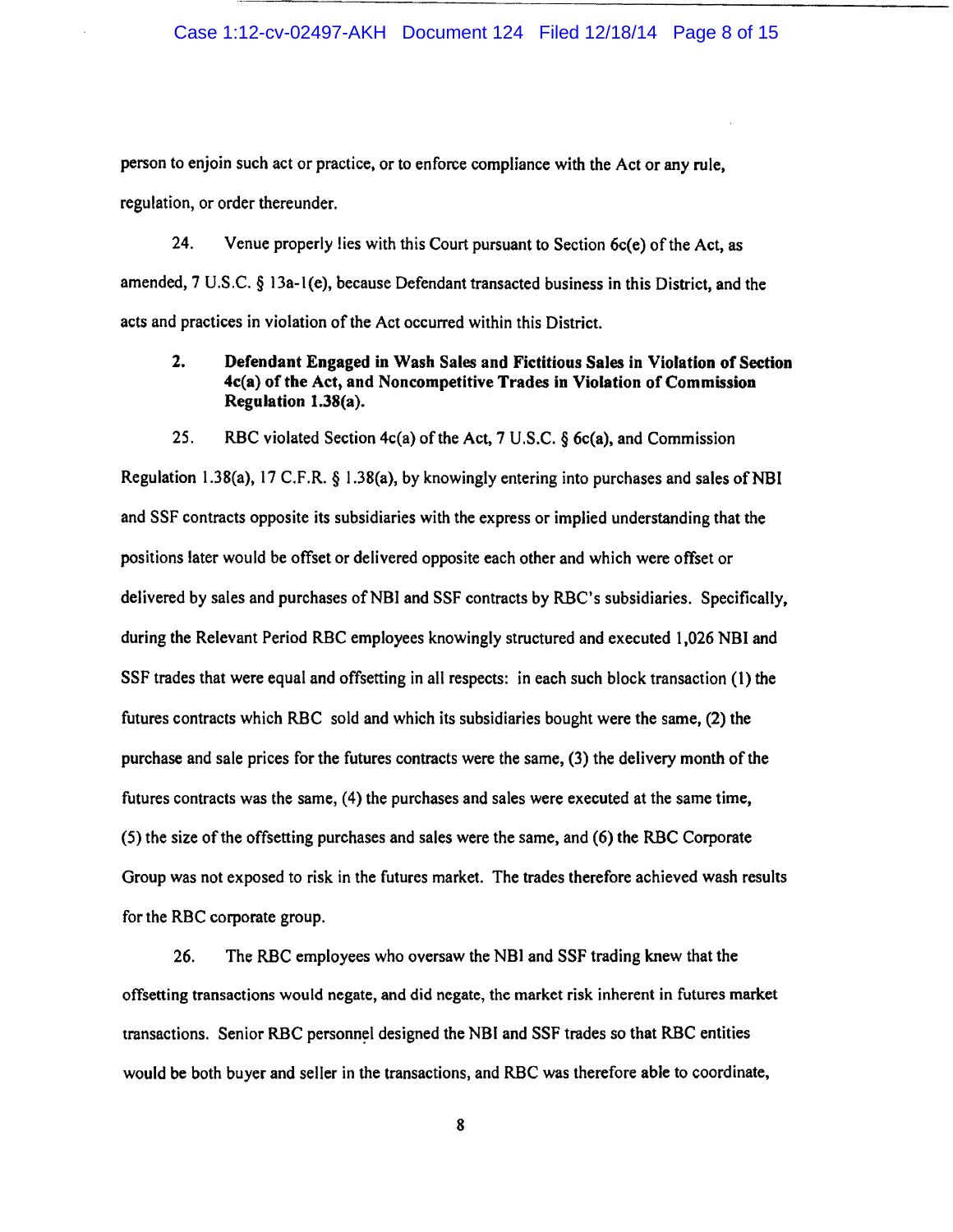and did coordinate, the material elements of each trade, including trade time, trade quantity and the composition of the block of contracts traded.

27. Further, RBC's employees knew that profits and losses from the futures trades that accrued to the RBC counterparties to the trades were ultimately consolidated in RBC's overall profits and losses, and therefore resulted in no consolidated profits or losses to the RBC Corporate Group. Profits made by one RBC counterparty on the NBI and SSF trades offset the losses incurred by the other RBC counterparty on the trades. And because profits and losses on the futures trades fully offset on a consolidated basis, these RBC employees knew that they entailed no risk in the futures market, and were economic and futures market nullities, for the RBC Corporate Group.

28. RBC's NBI and SSF trades were fictitious sales in violation of Section 4c(a) of the Act because the profits and losses that accrued to the RBC counterparties from the trades netted to zero when they were consolidated in the RBC Corporate Group's overall profits and losses.

29. Contrary to the written rules of the OneChicago exchange, RBC did not report the express or implied understanding to enter the later, offsetting segments of its NBI and SSF trades to OneChicago "without delay.'' Because the trades were not executed in accordance with OneChicago's written rules, they were not conducted in accordance with the Commission's regulations governing the execution of noncompetitive transactions, and in that way were noncompetitive transactions.

30. The foregoing acts, omissions, and failures ofRBC's employees occurred within the scope oftheir employment, oflice, or agency with RBC. Therefore, RBC is liable for its employees' acts, omissions, and failures constituting violations of Section 4c(a) of the Act,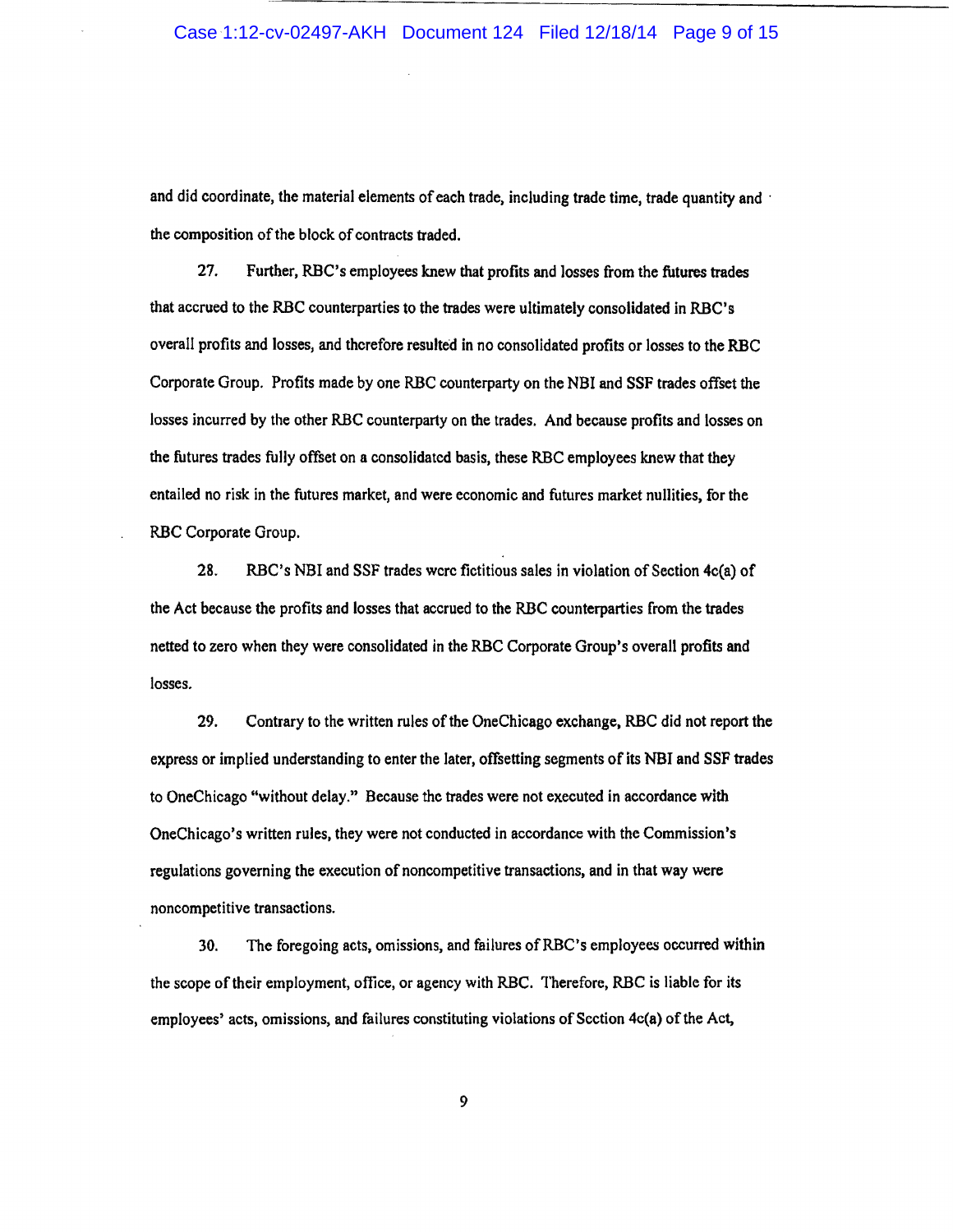7 U.S.C. § 6c(a), and Commission Regulation 1.38(a), 17 C.P.R. § 1.38(a), pursuant to Section  $2(a)(1)(B)$  of the Act, as amended, 7 U.S.C. §  $2(a)(1)(B)$ , and Regulation 1.2, 17 C.F.R. § 1.2 (2011).

## 3. Likelihood of Future Violations

31. Unless restrained and enjoined by this Court, there is a reasonable likelihood that RBC will continue to engage in the acts and practices alleged in the Amended Complaint and in similar acts and practices in violation of the Act and Regulations.

## IV. PERMANENT INJUNCTION

#### IT IS HEREBY ORDERED THAT:

32. Pursuant to Section 6c of the Act, 7 U.S.C.  $\S$  13a-1, RBC is permanently restrained, enjoined, and prohibited from directly or indirectly entering into or confirming the execution of a transaction that is, is of the character of, or is commonly known to the trade as a wash sale, or is a fictitious sale, in violation of Section  $4c(a)$  of the Act, 7 U.S.C. § 6c(a). Pursuant to Section 6c of the Act, 7 U.S.C. § 13a~l, RBC is also permanently restrained, enjoined, and prohibited from directly or indirectly executing any noncompetitive transaction in violation of Commission Regulation 1.38(a), 17 C.P.R.§ 1.38(a).

#### V. CIVIL MONETARY PENALTY

33. Pursuant to Section 6c ofthe Act, 7 U.S.C. § l3a-1, Defendant shall pay a civil monetary penalty in the amount of thirty five million dollars (\$35,000,000) ("CMP Obligation"), plus post-judgment interest, within ten (10) days of the date of entry of this Consent Order. If the CMP Obligation is not paid within ten (10) days of the date of entry ofthis Consent Order, then post-judgment interest shall accrue on the CMP Obligation beginning on the date of entry of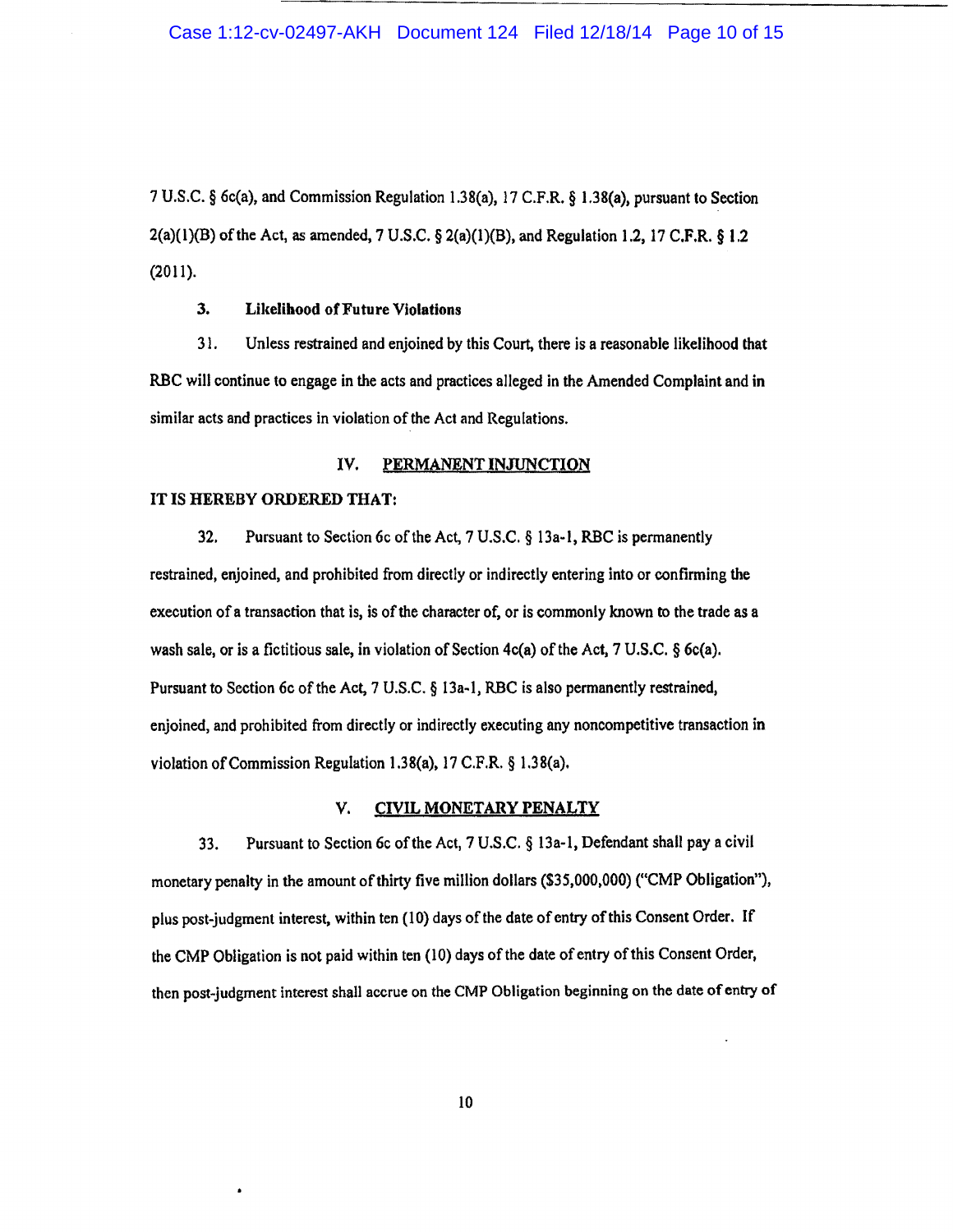this Consent Order at the rate of .20%, which is the Treasury Bill rate prevailing on the date of entry of this Consent Order pursuant to 28 U.S.C. § 1961.

34. Defendant shall pay its CMP Obligation by electronic funds transfer, U.S. postal money order, certified check, bank cashier's check, or bank money order. If payment is to be made other than by electronic funds transfer, then the payment shall be made payable to the Commodity Futures Trading Commission and sent to the address below:

Commodity Futures Trading Commission Division of Enforcement ATTN: Accounts Receivables - AMZ 340 E-mail Box: 9-AMC-AMZ-AR-CFTC DOT/FAA/MMAC 6500 S. MacArthur Blvd. Oklahoma City, OK 73169 Telephone: (405) 954-7262

If payment by electronic funds transfer is chosen, Defendant shall contact Nikki Gibson or her successor at the address above to receive payment instructions and shall fully comply with those instructions. Defendant shall accompany payment of the CMP Obligation with a cover letter that identifies Defendant and the name and docket number of this proceeding. Defendant shall simultaneously transmit copies of the cover letter and the form of payment to the Chief Financial Officer, Commodity Futures Trading Commission, Three Lafayette Centre, 1155 21st Street, NW, Washington, D.C. 20581.

35. Partial Satisfaction: Any acceptance by the Commission of partial payment of Defendant's CMP Obligation shall not be deemed a waiver of its obligation to make further payments pursuant to this Consent Order, or a waiver of the Commission's right to seek to compel payment of any remaining balance.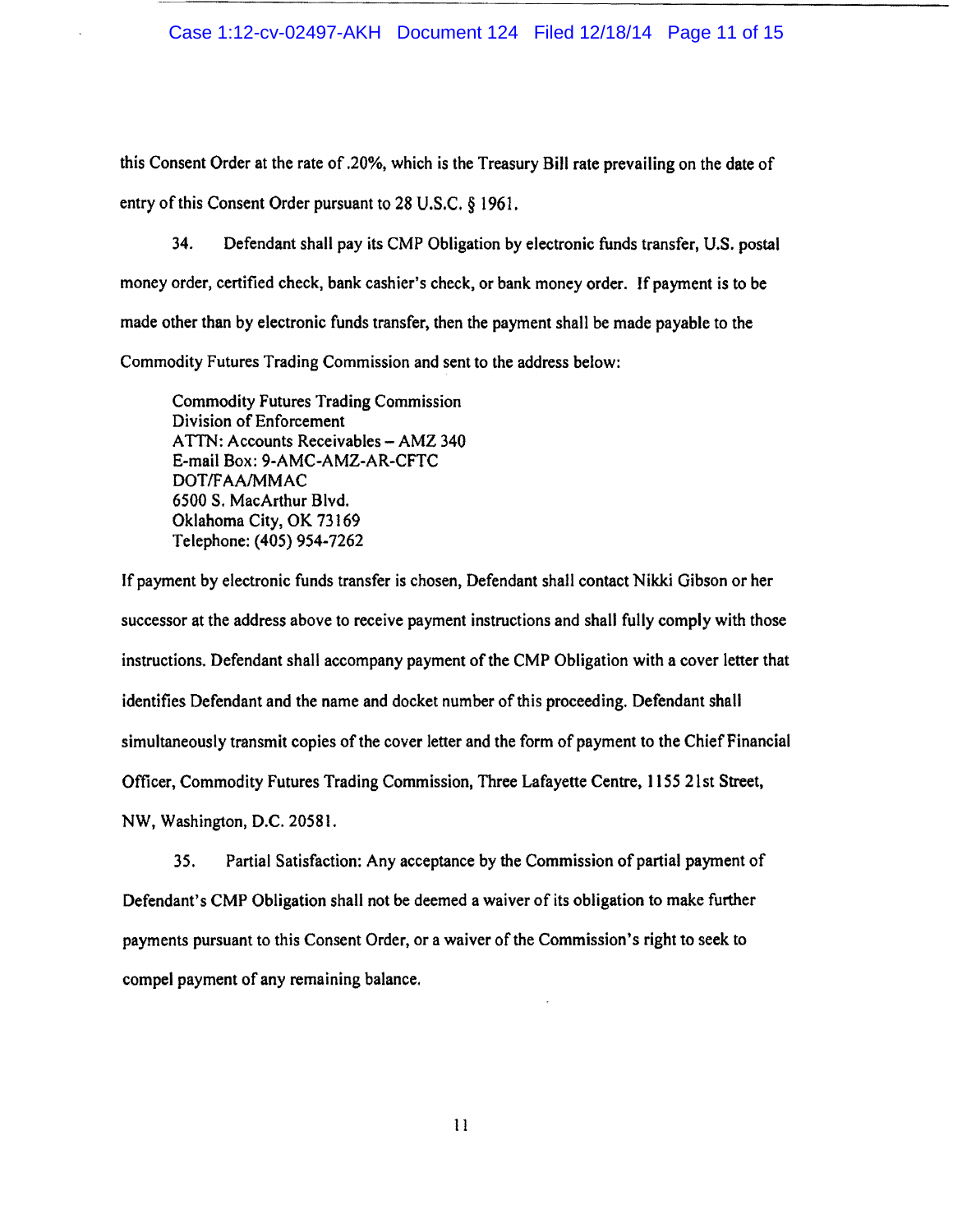# VI. MISCELLANEOUS PROVISIONS

36. Cooperation: Defendant shall cooperate fully and expeditiously with the

Commission, including the Commission's Division of Enforcement and any other U.S.

governmental agency, in this action, and in any investigation, civil litigation, or administrative

matter related to the subject matter of this action or any current or future Commission

investigation related thereto.

37. Notice: All notices required to be given by any provision in this Consent Order shall be sent certified mail, return receipt requested, as follows:

Notice to the Commission:

Regional Counsel Division of Enforcement - Central Region U.S. Commodity Futures Trading Commission 525 West Monroe, Suite 1100 Chicago, Illinois 60661

Notice to Defendant:

Ted Helwig, Esq. Katten Muchin Rosenman LLP 525 W. Monroe St. Chicago, Illinois 60661 (312) 902-5537 (direct dial) (312) 902-1061 (facsimile) *ted he/wig@kallenlaw. com* 

All such notices to the Commission shall reference the name and docket number of this action.

38. Change of Address/Phone: Until such time as Defendant satisfies in full its CMP Obligation as set forth in this Consent Order, Defendant shall provide written notice to the Commission by certified mail of any change to its telephone number or mailing address within ten (10) calendar days of the change.

39. Entire Agreement and Amendments: This Consent Order incorporates all of the terms and conditions of the settlement among the parties hereto to date. Nothing shall serve to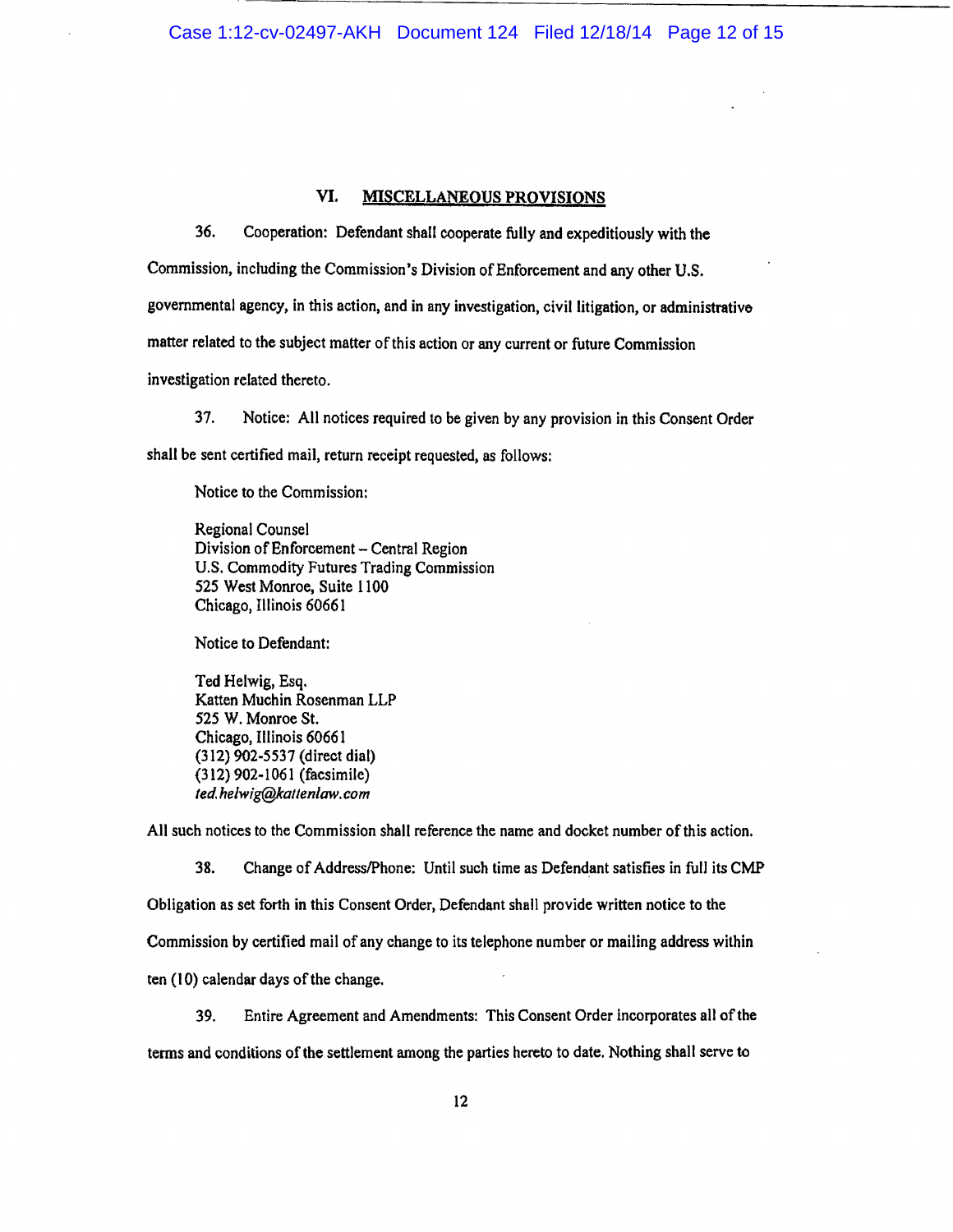## Case 1:12-cv-02497-AKH Document 124 Filed 12/18/14 Page 13 of 15

amend or modify this Consent Order in any respect whatsoever, unless: (a) reduced to writing, (b) signed by all parties hereto, and (c) approved by order of this Court.

40. Invalidation: If any provision of this Consent Order or if the application of any provision or circumstance is held invalid, then the remainder of this Consent Order and the application of the provision to any other person or circumstance shall not be affected by the holding.

41. Waiver: The failure of any party to this Consent Order at any time to require performance of any provision of this Consent Order shall in no manner affect the right of the party at a later time to enforce the same or any other provision of this Consent Order. No waiver in one or more instances of the breach of any provision contained in this Consent Order shall be deemed to be or construed as a further or continuing waiver of such breach or waiver of the breach of any other provision of this Consent Order.

42. Acknowledgements: Upon being served with copies of this Consent Order after entry by the Court, Defendant shall sign an acknowledgement of such service and serve such acknowledgement on the Commission within ten (10) calendar days.

43. Continuing Jurisdiction of this Court: This Court shall retain jurisdiction of this action to ensure compliance with this Consent Order and for all other purposes related to this action, including any motion by Defendant to modify or for relief from the terms of this Consent Order.

44. Injunctive and Equitable Relief Provisions: The injunctive and equitable relief provisions of this Consent Order shall be binding upon Defendant, upon any person under its authority or control, and upon any person who receives actual notice ofthis Consent Order, by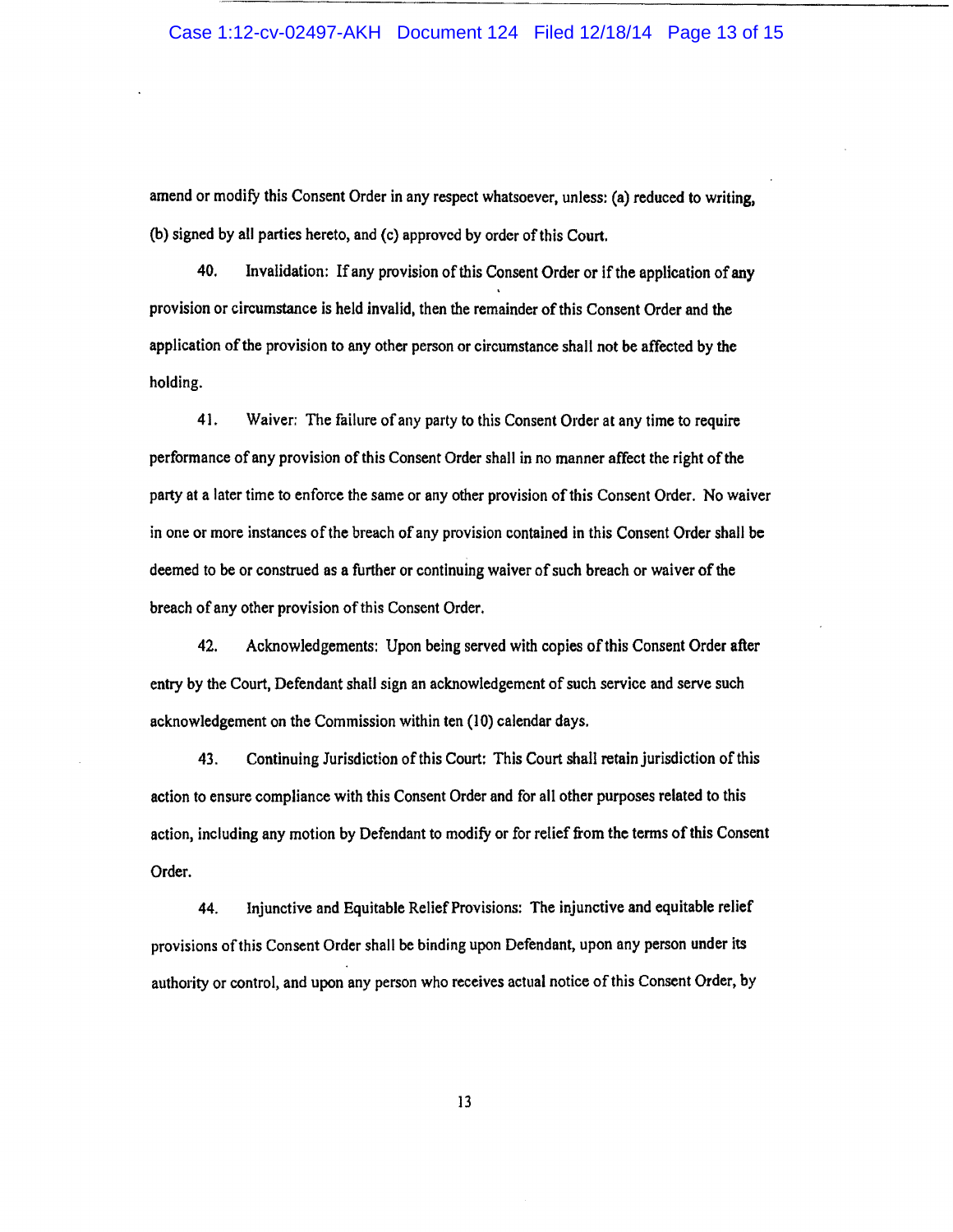personal service, email, facsimile, or otherwise insofar as he or she is acting in active concert or participation with Defendant.

45. Authority: RBC warrants that this Consent Order has been duly authorized by it and that RBC's attorney, Ted Helwig, Esq. of Katten Muchin Rosenman LLP, has been duly empowered to sign and submit this Consent Order on its behalf.

46. Counterparts and Facsimile Execution: This Consent Order may be executed in two or more counterparts, all of which shall be considered one and the same agreement and shall become effective when one or more counterparts have been signed by each of the parties hereto and delivered (by facsimile, email, or otherwise) to the other party, it being understood that all parties need not sign the same counterpart. Any counterpart or other signature to this Consent Order that is delivered by any means shall be deemed for all purposes as constituting good and valid execution and delivery by such party of this Consent Order.

47. Defendant understands that the terms of the Consent Order are enforceable through contempt proceedings, and that in any such proceedings Defendant may not challenge the validity of this Consent Order.

48. Pursuant to Rule 506(d)(l)(ii)(A), 17 C.P.R.§ 230.506(d)(l)(ii)(A), ofthe Securities & Exchange Commission's Regulation D, this Consent Order constitutes an order enjoining RBC from engaging in certain conduct or practices, as specifically set forth within this Consent Order, in connection with the purchase or sale of a security. Under the specific and unique facts and circumstances presented here, pursuant to Rule 506(d)(2)(iii), disqualification under Rule 506(d)(l) of the Regulation D exemption should not arise as a consequence of this Consent Order.